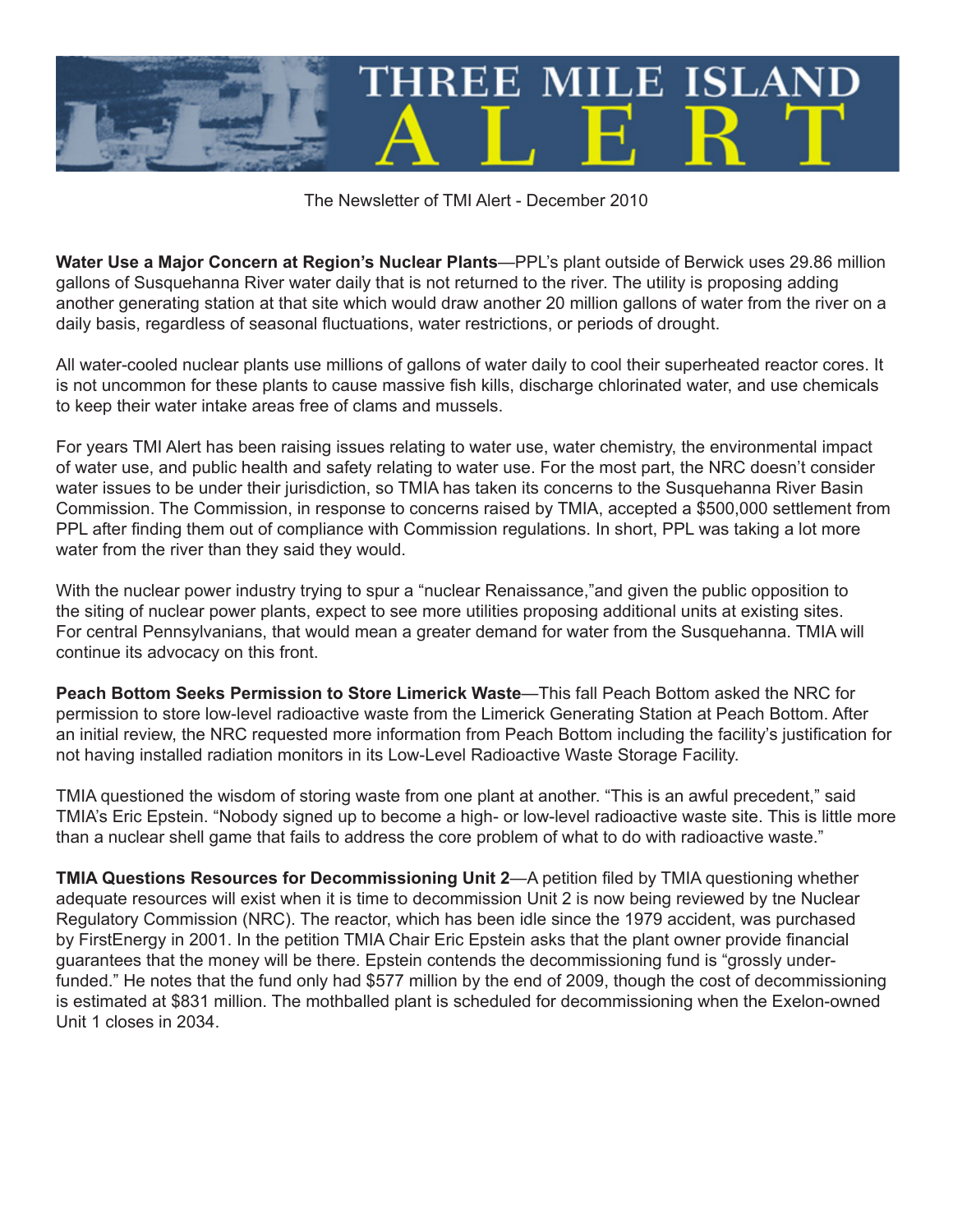**TMIA Testifies on State Spying on Activists**—TMIAlert's security consultant, Scott D. Portzline, presented written testimony to a state Senate panel in late-September after it was made public that the state's own Department of Homeland Security was gathering data on safe energy groups and activists and warning law enforcement agencies that such groups could cause trouble. Portzline, who has received government commendations for bringing to light security weaknesses on the websites of the NRC and Lawrence Livermore Laboratory, noted, "The price of activism can be quite high in terms of time, effort and money. But when the government includes your name on a list that makes you a suspect, the costs then threaten your patriotism, your good citizenship, and your moral obligation to get involved."

**Peach Bottom Cited for Conduct of Security Guards**—On Sept. 16, 2010, the NRC issued a letter to Peach Bottom owner Exelon regarding investigations involving two individuals who allegedly engaged in deliberate misconduct while working at the Peach Bottom plant.

In one investigation, completed on May 14, 2010, the NRC determined that a former Exelon security officer deliberately attempted to provide a substitute urine specimen during a fitness for duty (FFD) test on Sept. 14, 2009. The NRC found that Exelon "promptly identified the attempted subversion" and required the individual to provide a second, observed sample, which tested positive for an illegal substance. Exelon immediately terminated the individual's access authorization, the NRC letter said. Because Exelon properly implemented procedures, the NRC will take no action against Exelon over this issue.

In the second investigation, the NRC examined whether a contract outage employee at Peach Bottom deliberately failed to disclose a previous non-nuclear employment history in which he had been terminated for a positive FFD test. In the investigation, completed on June 3, 2010, the NRC determined that the contract employee failed to disclose this incident on his personal history questionnaire on Sept. 8, 2008. The employee was granted unescorted access to Peach Bottom from Sept. 11, 2008 to Sept. 28, 2008. Exelon learned of the person's positive FFD test in August 2009 when the employee attempted to gain unescorted access to another nuclear plant. At that plant, the employee described a previous job with a non-nuclear company. When that plant operator contacted the non-nuclear company, the positive FFD result came to light. As a result, the noncontract employee was denied unescorted access to that plant and Exelon was notified.

The NRC letter noted that the contract employee did not enter any vital areas at Peach Bottom and did not perform work on any safety-related equipment. However, the employee's action caused Exelon to be in violation of NRC requirements, the NRC said. "Although Exelon was unaware of the contract employee's omission of information regarding the positive FFD test, Exelon is responsible for the adequacy of its Physical Security Plan and background checks to identify past actions and appropriately evaluate the trustworthiness and reliability of applicants for unescorted access," the letter said.

The NRC categorized the violation as of very low safety significance. It was entered into Peach Bottom's corrective action program and was treated as a non-cited violation.

**Peach Bottom, TMI & Susquehanna Cited for Minor Safety Violations**—During routine safety reviews all three regional plants were found to have minor problems that were promptly corrected. Peach Bottom had a helium leak from a cask storing spent nuclear fuel that was remedied by sealing the leak with a weld. The York County facility was also citied for procedural inadequacies during fuel handling operations and corrective actions are being evaluated.

Inspections at TMI found an unsecured extension ladder against piping in the spent fuel cooler room that posed a hazard that could have caused the pool to leak. They also found a tool cart, apparently unsecured and unattended for several weeks, in close proximity to cooling pumps and a supply valve where it could have caused problems. The inspectors also found reactor control rods that were misaligned and subsequently replaced.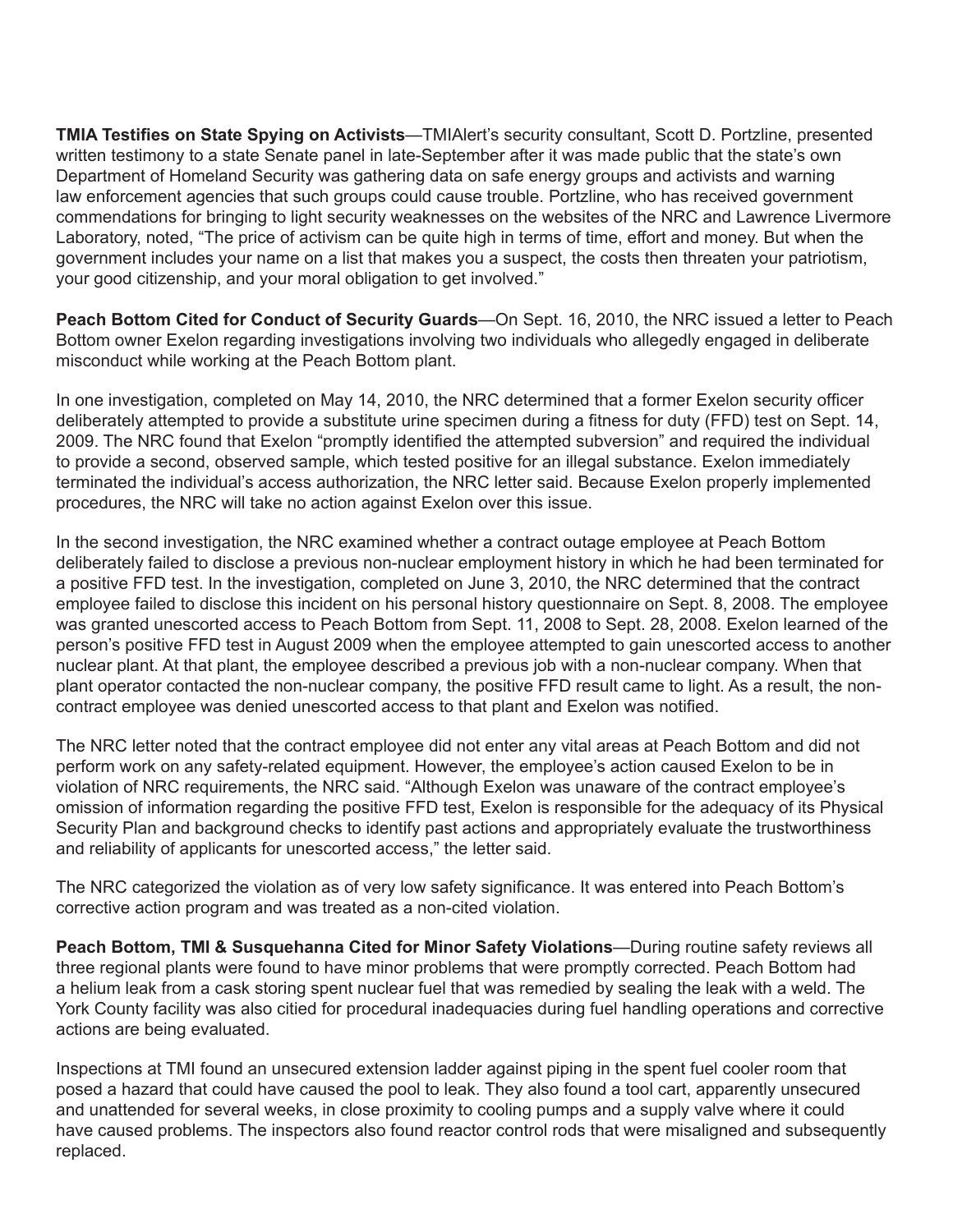At Susquehanna, an improperly installed gasket in the circulating water system led to the leak of a million gallons of water which flooded the Unit 1 condenser bay to a depth of 12 feet and a 20-day shutdown of the Unit to make repairs.

**Exelon to Retire Oyster Creek**—Exelon announced in early December it will operate the Oyster Creek Generating Station in New Jersey until 2019, after which the plant will retire. The plant is licensed to operate until 2029. Exelon President and CEO Chris Crane said economic conditions and "changing environmental regulations" make ending operations in 2019 "the best option for the company, employees, and shareholders." A specific retirement date has not been announced.

**Stilp Narrowly Loses Bid for Legislature**—Safe energy activist Gene Stilp waged an admirably clean campaign for the state legislature, but lost by a mere 313 votes out of 22,905 cast. As the election drew near, the Republican Party of Pennsylvania distributed flyers referring to Stilp as a "convicted criminal" and a "tax delinquent." Stilp's only arrests have been for trespassing on those many mornings he protested at the gates of TMI. One year he mistakenly underpaid local taxes, but paid the \$86 shortage immediately upon being made aware of the error. Admirably, he didn't stoop to the level of the opposition and ran a clean campaign. Unfortunately, he has campaign debt to retire. Anyone who would like to help can send a check payable to the "Gene Stilp for State Representative Committee" at 1550 Fishing Creek Valley Road, Harrisburg, PA 17112.

**Joel Roth Dies at 71**—A man TMI Chair Eric Epstein referred to as "the conscience" of the panel President Carter appointed to work with the TMI owner on safety and cleanup issues, died in October of kidney disease. Roth served for more than a decade as a "citizen" on the panel that included scientist and government officials. His willingness to serve made the plant safer. Since his kidneys failed 15 years ago, Roth would undergo kidney dialysis three times weekly. Memorial contributions may be made to: The Kidney Foundation of Central PA, 4813 Jonestown Road, #101, Harrisburg, PA 17109.

**Sen. Casey Challenges Nuke Waste Shipments on Great Lakes**—Sen. Bob Casey joined with six other Democratic U.S. Senators to put the brakes on a risky radioactive waste shipment that would traverse Lake Huron, Lake Erie, and Lake Ontario on its way to a recycling plant in Sweden. Owners of the Bruce nuclear power station on the Canadian shore of Lake Huron have asked the Canadian Nuclear Safety Commission (CNSC) for permission to ship 16 school bus-sized, 100 ton radioactive steam generators on a single boat through the lakes, up the St. Lawrence, and across the Atlantic. Sen. Casey, joined by Senators Feingold (WI), Durbin (IL), Stabenow (MI), Schumer (NY), and Gillibrand (NY) wrote the CNSC urging that the highest environmental assessments be undertaken before this shipment is permitted to enter U. S. territorial waters. The Great Lakes represent 20% of the surface fresh water on Earth and supply drinking water to 40 million.

**Australians Organizing 2015 Walk for a Nuclear-Free Future**—Walks are being planned for Japan, Australia, the U.S. and Canada with a focus on uranium mines, nuclear reactors, waste dumps, and weapon sites. For more information, visit their website at: www.footprintsforpeace.net.

**Most Commercial Nukes Have Leaked Tritium**—In a document released in September, the NRC states, "There are 65 sites with operating commercial nuclear power plants in the United States. Records indicate 37 of these sites have had leaks or spills that involved tritium in excess of 20,000 pCi/L at some time during their operating history." The document was compiled in response to numerous questions the Commission has received regarding radiation in ground water wells or municipal drinking water systems. It reports no drinking water has been found to contain tritium at concerntrations greater than 20,000 pCi/L. The document notes, "After a radioactive spill or leak, tritium is generally the first radionuclide to be identified in groundwater. This is because tritium travels through the soil faster than other radionuclides. Leaks and spills at some sites (e.g. Indian Point, Braidwood) involved nuclides other than tritium (e.g. Cobalt-60, Cobalt-58, Cesium-134, Cesium-137, Strontium-90, Nickel-63), but those radionuclides are not included in this list." The list included the Susquehanna and Peach Bottom plants among the 37 leakers.